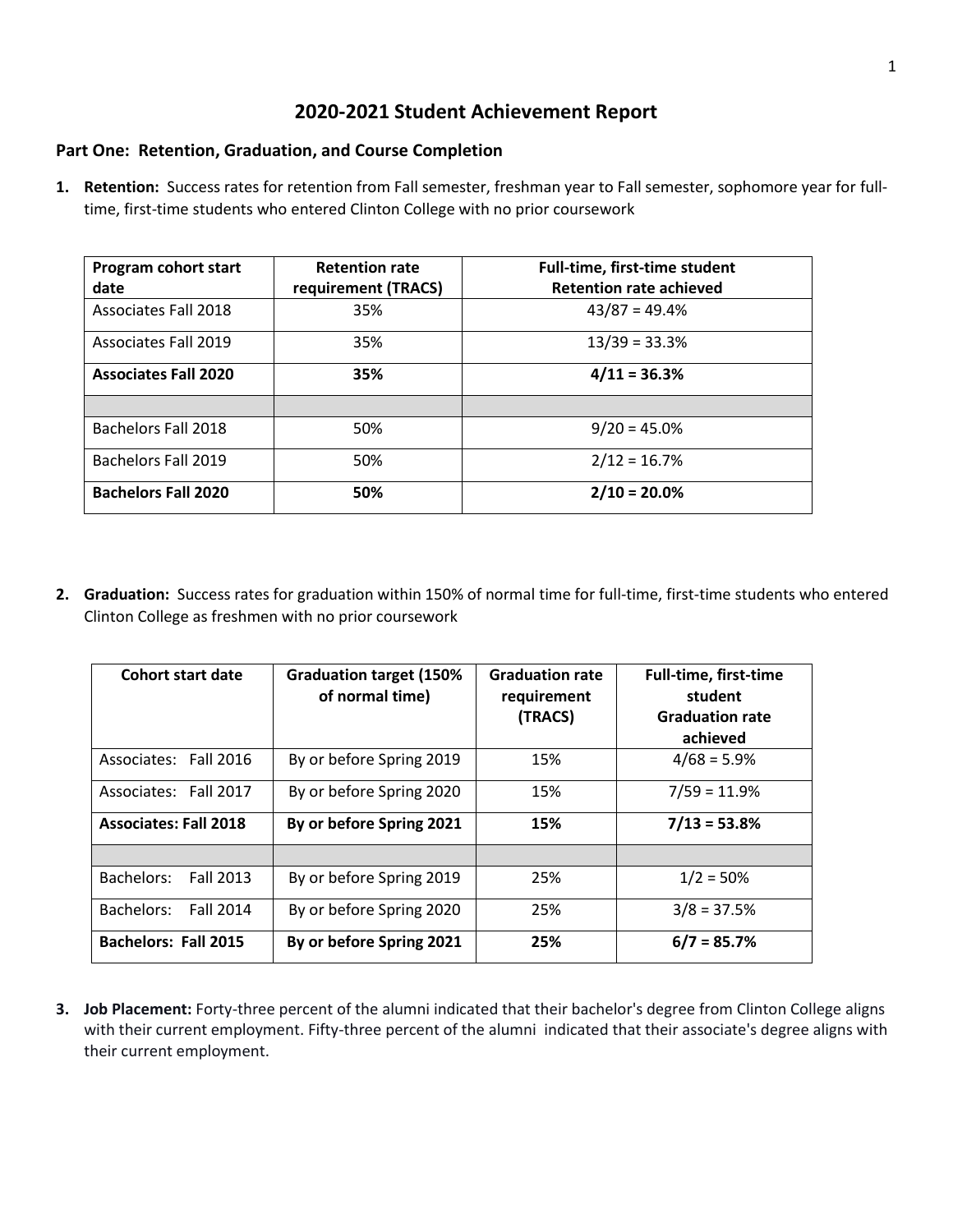| <b>English Composition</b>             | <b>Semester</b>  | Pass rate goal<br>(Clinton College) | Pass rate achieved                                                          |
|----------------------------------------|------------------|-------------------------------------|-----------------------------------------------------------------------------|
| ENG 111: English Composition I         | <b>Fall 2020</b> | 70%                                 | BEAR: $15/25 = 60.0\%$                                                      |
| ENG 111: English Composition I         | Spring 21        | 70%                                 | BEAR: $3/5 = 60.0\%$<br>Global: $5/8 = 62.5%$<br>All students: 8/13 = 61.5% |
|                                        |                  |                                     |                                                                             |
| <b>ENG 112: English Composition II</b> | Fall 2020        | 70%                                 | BEAR: $1/7 = 14.3%$                                                         |
| <b>ENG 112: English Composition II</b> | Spring 21        | 70%                                 | BEAR: $9/16 = 56.3%$                                                        |

**4. Course completion**: Completion of "gateway courses" with a C or better (excludes D, F, W, WP, WF, I)

| <b>Mathematics</b>       | <b>Semester</b>  | Pass rate goal<br>(Clinton College) | Pass rate achieved         |
|--------------------------|------------------|-------------------------------------|----------------------------|
| MAT 121: College Math I  | Fall 2020        | 70%                                 | BEAR: $11/18 = 61.1%$      |
| MAT 121: College Math I  | Spring 21        | 70%                                 | BEAR: $4/4 = 100\%$        |
|                          |                  |                                     | Global: $6/6 = 100\%$      |
|                          |                  |                                     | All students: 10/10 = 100% |
|                          |                  |                                     |                            |
| MAT 122: College Math II | <b>Fall 2020</b> | 70%                                 | $BEAR: 10/19 = 52.6%$      |
| MAT 122: College Math II | Spring 21        | 70%                                 | BEAR: $6/6 = 100%$         |

BEAR = Students in the regular on-ground campus programs who attended classes virtually during the pandemic year Global = Students in a new distance education program with short term (7.5 weeks) asynchronous online courses.

- 5. **Licensure exam results:** Not applicable
- **6. Transfer out rates:** Clinton College did not collect these data in the year of record.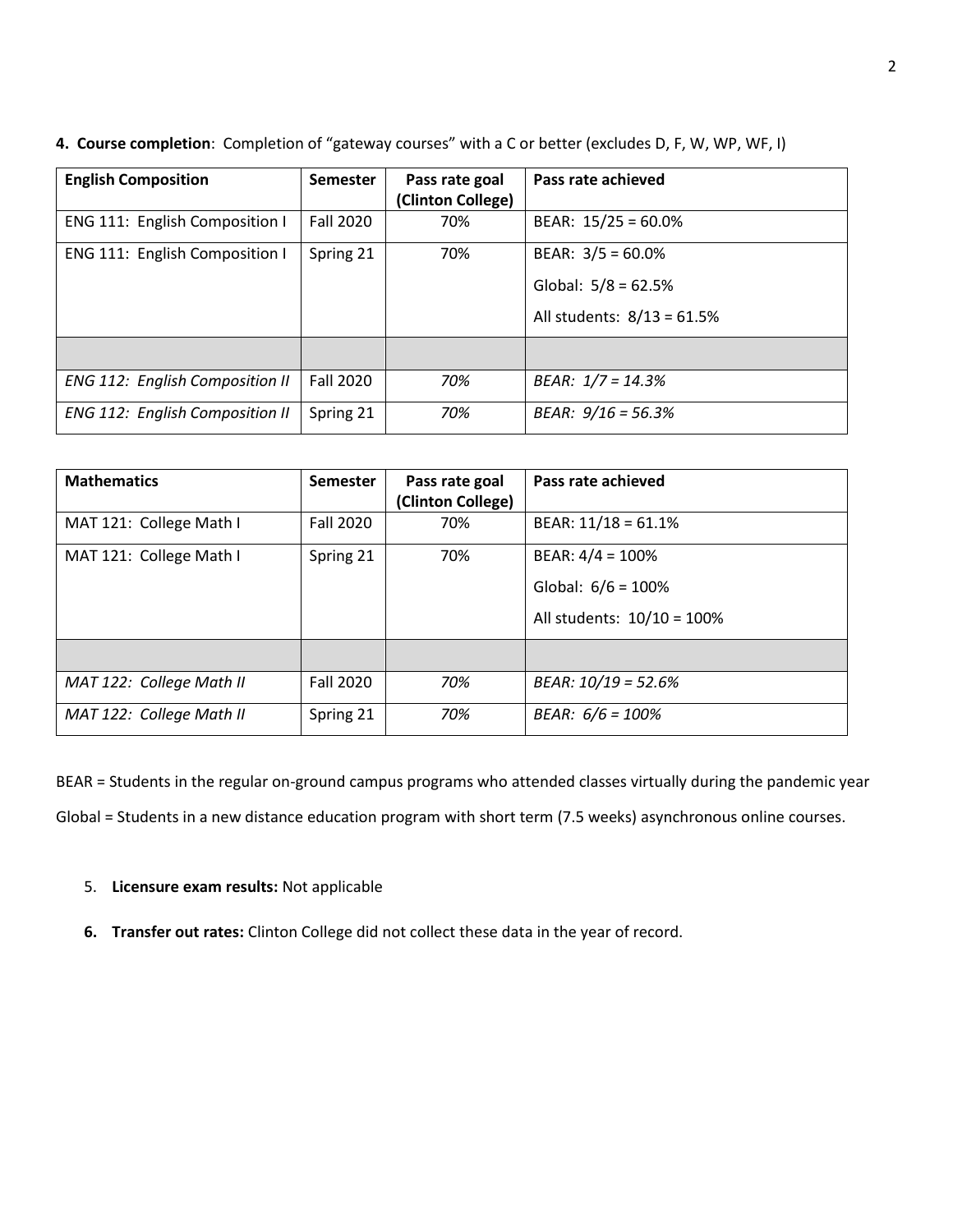### **Part Two. 2020-2021 Assessment of Student Learning Outcomes by Academic Programs**

## **Associate of Arts in Early Childhood Development**

| <b>Student Learning Outcomes</b>                                                                                                                                                                                                 | <b>Targets</b>                                                                                                                                                                                                                  | <b>Results</b>                                                                                                                                                                                                                                          | <b>Planned Changes</b>                                                                                                                                                                                                                                                                                                                                                                                                                                        |
|----------------------------------------------------------------------------------------------------------------------------------------------------------------------------------------------------------------------------------|---------------------------------------------------------------------------------------------------------------------------------------------------------------------------------------------------------------------------------|---------------------------------------------------------------------------------------------------------------------------------------------------------------------------------------------------------------------------------------------------------|---------------------------------------------------------------------------------------------------------------------------------------------------------------------------------------------------------------------------------------------------------------------------------------------------------------------------------------------------------------------------------------------------------------------------------------------------------------|
| (related to mission<br>elements)                                                                                                                                                                                                 |                                                                                                                                                                                                                                 |                                                                                                                                                                                                                                                         |                                                                                                                                                                                                                                                                                                                                                                                                                                                               |
| Students will identify<br>appropriate theories and<br>practices related to (1)<br>human development and (2)<br>learning environments in<br>early childhood.<br>(Academic achievement,<br>leadership)                             | EDU 102: Human Growth<br>and development. Students<br>will score 80/100 or higher<br>on the final exam.                                                                                                                         | Target not met. 50% of<br>student met the target in<br>spring 2021. Three<br>students achieved the<br>80/100 target and three<br>did not. Students<br>continued to struggle with<br>identifying the ways that<br>educational theory<br>become practice. | Create weekly practice<br>quizzes and other assessment<br>opportunities for students to<br>show their understandings<br>related to theory and<br>practice.<br>Explore techniques for<br>increasing student<br>engagement.                                                                                                                                                                                                                                     |
| Students will identify<br>effective school and<br>community resources and<br>strategies for building family<br>and community relationships<br>that support young children.<br>(Academic achievement,<br>citizenship, leadership) | EDU 104: Exceptional<br>Children. Students will score<br>80/100 or higher on the<br>final exam<br>EDU 106: Family and<br><b>Community Relations.</b><br>Students will score 80/100<br>or higher on the final exam.              | EDU 104: Target not<br>met. 20%, 2 out of 10<br>students in fall and spring<br>combined scored 80/100<br>on the final exam<br>EDU 106: Target not met.<br>20%, 1 out of 5 students in<br>spring 2021 scored 80/100<br>on the final exam.                | Create weekly practice<br>quizzes and other assessment<br>opportunities for students to<br>show their understandings of<br>stronger family-community<br>relationships. Continue to<br>find more useful and relevant<br>videos for students to view<br>and reflect upon. Review<br>plans for instructional<br>improvement throughout the<br>semester when planning class<br>sessions. Explore techniques<br>for increasing student<br>engagement.              |
| Students will identify critical<br>issues related to children's<br>learning and development in<br>their families and<br>communities.<br>(Academic achievement,<br>citizenship, leadership,<br>moral/spiritual development)       | EDU 101: Introduction to<br>Early Childhood - Students<br>will score 80/100 or higher<br>on the final exam.<br>EDU 106: Family and<br><b>Community Relations.</b><br>Students will score 80/100<br>or higher on the final exam. | EDU 101: Target not met.<br>25%, 1 out of a total of 4<br>students in fall and spring<br>combined scored 80/100<br>on the final exam<br>EDU 106: Target not met.<br>20%, 1 out of 5 students in<br>spring 2021 scored 80/100<br>on the final exam.      | Bring back the assignment to<br>search out and write about<br>the work of Marian Wright<br>Edelman in Early Childhood,<br>e.g., Head start, the<br>Children's Defense Fund, and<br>the Freedom Schools. That<br>previous assignment got<br>students very involved and<br>interested. Review plans for<br>instructional improvement<br>throughout the semester<br>when planning class sessions.<br>Explore techniques for<br>increasing student<br>engagement. |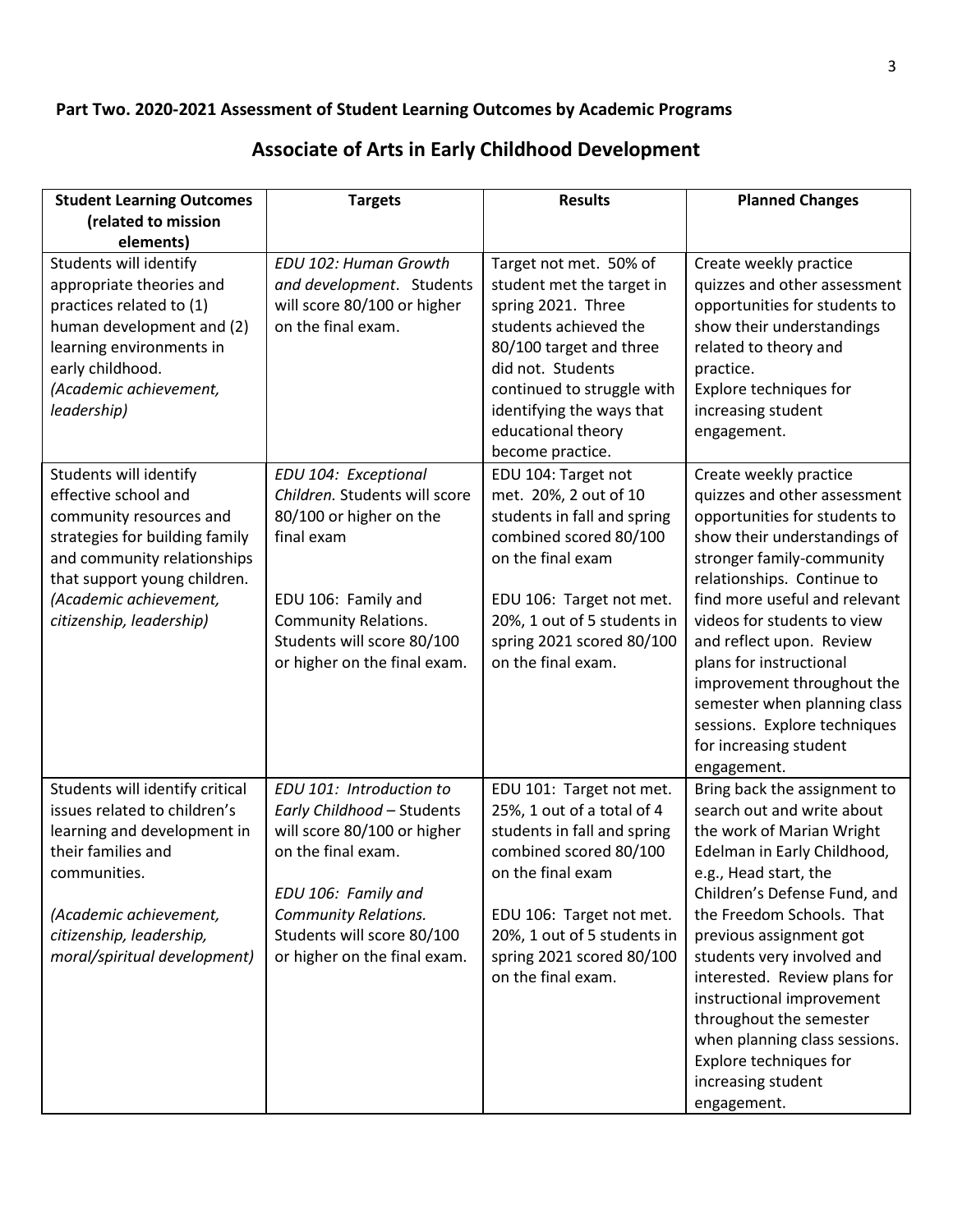## **Associate of Science in Business Administration**

| <b>Student Learning</b>                                                                                                                                                                | <b>Targets</b>                                                                                                                                                                                                                                                                                                                                               | <b>Results</b>                                                                                                                                                                                                                                                                                                                                   | <b>Planned Changes</b>                                                                                             |
|----------------------------------------------------------------------------------------------------------------------------------------------------------------------------------------|--------------------------------------------------------------------------------------------------------------------------------------------------------------------------------------------------------------------------------------------------------------------------------------------------------------------------------------------------------------|--------------------------------------------------------------------------------------------------------------------------------------------------------------------------------------------------------------------------------------------------------------------------------------------------------------------------------------------------|--------------------------------------------------------------------------------------------------------------------|
| <b>Outcomes (related to</b><br>mission elements)                                                                                                                                       |                                                                                                                                                                                                                                                                                                                                                              |                                                                                                                                                                                                                                                                                                                                                  |                                                                                                                    |
| Students will demonstrate<br>application of quantitative<br>understanding to effective<br>business planning and<br>operations. (Academic<br>achievement)                               | In BUS 204: Principles of<br>Accounting I. At least 80%<br>of students will earn<br>80/100 points or better<br>on the midterm and final<br>exam.                                                                                                                                                                                                             | Target not met. 70% (7/10) of<br>the students scored 80/100 or<br>higher on the midterm. 70%<br>(7/10) scored 80/100 or higher<br>on the final exam. The<br>students' strongest area of<br>understanding was how to<br>calculate trial balances. They<br>had weakness in understanding<br>depreciation methods.                                  | Use more examples of<br>demonstrating<br>depreciation methods.                                                     |
|                                                                                                                                                                                        | In BUS 206: Statistics and<br>Quantitative Methods. At<br>least 70% of the students in<br>will score 80/100 or higher<br>on the final exam.                                                                                                                                                                                                                  | Target is met. 80% (12/14) of<br>the students scored 80/100 or<br>higher on the midterm. 80%<br>12/14 cored 80/100 or higher<br>on the final exam. The<br>students' strongest area of<br>understanding was how to<br>calculate the mean, median,<br>and mode. They had weakness<br>in understanding standard<br>deviations and variances.        | Use more examples of<br>problems with standard<br>deviations and<br>variances.                                     |
| Students will demonstrate<br>knowledge and behaviors<br>necessary for functioning<br>effectively in a business<br>organization. (Academic<br>achievement, leadership,<br>citizenship)  | In BUS 203: Principles of<br>Management. At least 80%<br>of the students will score at<br>the "competent" level or<br>above on each dimension of<br>the rubric for the oral<br>presentation on<br>management.                                                                                                                                                | Target not met. 48% (11/23) of<br>the students scored 80/100 or<br>higher on the midterm. 48%<br>(11/23) scored 80/100 or<br>higher on the final exam. The<br>students' strongest area of<br>understanding was organizing<br>and leading. They had<br>weakness in understanding of<br>planning and controlling<br>functions of management.       | Use more class projects<br>and demonstrations of<br>how the planning and<br>controlling functions are<br>executed. |
| Students will demonstrate<br>understanding of legal and<br>ethical principles in<br>business. (Academic<br>achievement,<br>moral/spiritual<br>development, leadership,<br>citizenship) | In BUS 202: Business Law I.<br>Two assessments planned:<br>At least 80% of the students<br>will score 70 or higher on<br>the mock trial and<br>discussion. At least 80% of<br>the students will score 60 or<br>higher on Unit Exams: Unit 1<br>Exam: Legal Env. Unit 2<br>Exam: Torts Unit 3 Exam:<br><b>Contracts Unit 4 Exam:</b><br><b>Employment Law</b> | Target met. 85% (12/14) of the<br>students scored 80/100 or<br>higher on the midterm. 85%<br>(12/14) scored 80/100 or<br>higher on the final exam. The<br>students' strongest area of<br>understanding was their<br>understanding of the laws.<br>They had weakness in<br>understanding how to<br>implement the laws in various<br>case studies. | Use more case studies<br>and live demonstrations<br>of how the laws work.                                          |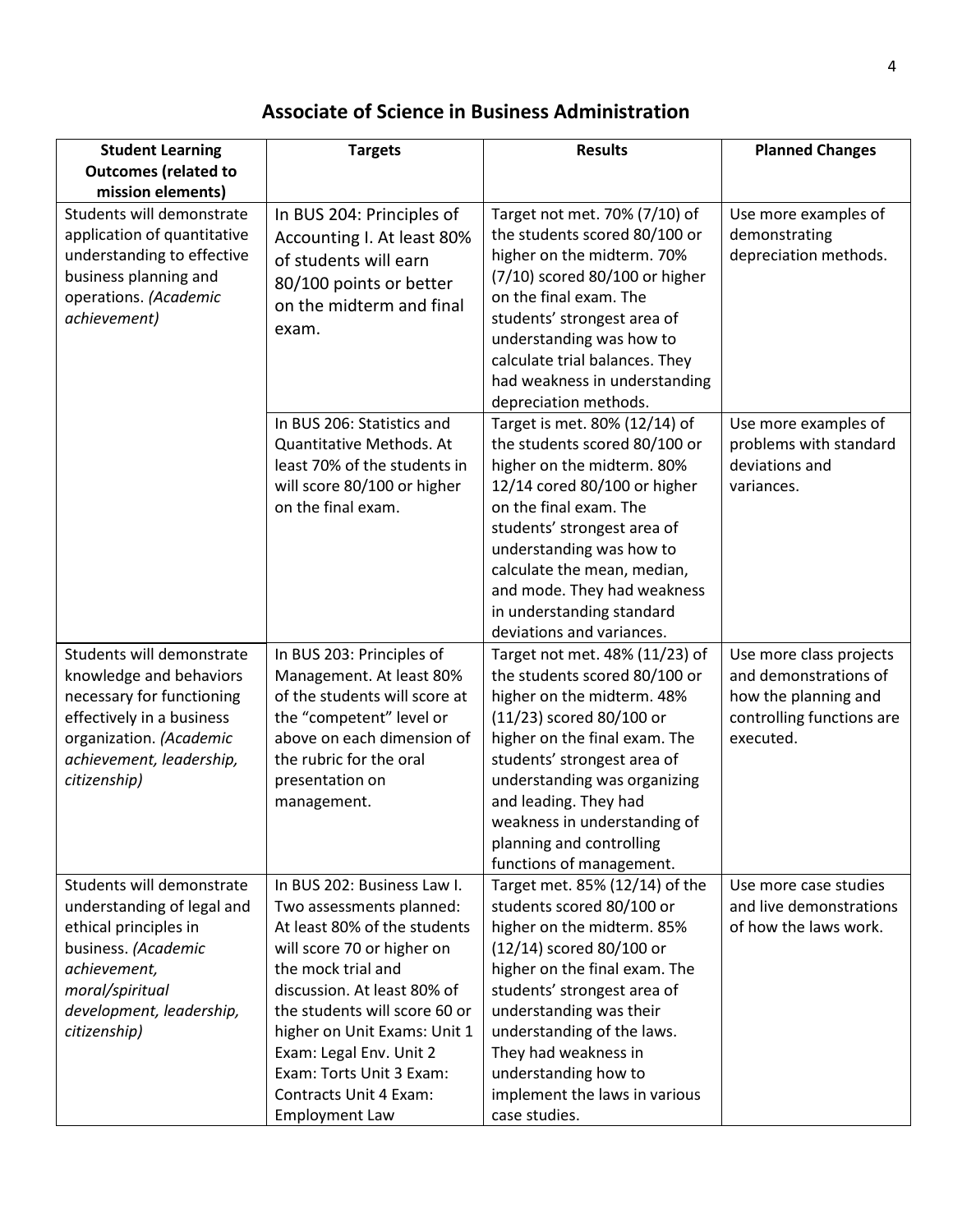| <b>Student Learning</b>                                                                                                                                                                                                                                                                                                                                                                                                                                                                                                                  | <b>Targets</b>                                                                                                                                                                                                                                                                                                                                                                                                                                               | <b>Results</b>                                                                                                                                                                                                                                                                                                                                                                       | <b>Planned Changes</b>                                                                                                                                                                                                                                                                                                                                                                                                                                                                                                                                |
|------------------------------------------------------------------------------------------------------------------------------------------------------------------------------------------------------------------------------------------------------------------------------------------------------------------------------------------------------------------------------------------------------------------------------------------------------------------------------------------------------------------------------------------|--------------------------------------------------------------------------------------------------------------------------------------------------------------------------------------------------------------------------------------------------------------------------------------------------------------------------------------------------------------------------------------------------------------------------------------------------------------|--------------------------------------------------------------------------------------------------------------------------------------------------------------------------------------------------------------------------------------------------------------------------------------------------------------------------------------------------------------------------------------|-------------------------------------------------------------------------------------------------------------------------------------------------------------------------------------------------------------------------------------------------------------------------------------------------------------------------------------------------------------------------------------------------------------------------------------------------------------------------------------------------------------------------------------------------------|
| <b>Outcomes (related to</b>                                                                                                                                                                                                                                                                                                                                                                                                                                                                                                              |                                                                                                                                                                                                                                                                                                                                                                                                                                                              |                                                                                                                                                                                                                                                                                                                                                                                      |                                                                                                                                                                                                                                                                                                                                                                                                                                                                                                                                                       |
| mission elements)<br>Content/Conceptual<br>Knowledge:<br>Students will demonstrate<br>critical thinking about the<br>major concepts in biology.<br>(Academic achievement)                                                                                                                                                                                                                                                                                                                                                                | 70% of students will score<br>70% or higher on lecture and<br>laboratory rubrics applied to<br>a combination of worksheets,<br>exams, and laboratory<br>activities in BIO103, BIO104,<br><b>BIO210</b>                                                                                                                                                                                                                                                       | This target was not met<br>for non-majors or majors<br>enrolled in BIO103, 104<br>Target met for BIO210<br>students                                                                                                                                                                                                                                                                  | Work with Academic Dean<br>1.<br>and TRIO to institute<br>programs in test-taking<br>skills and prevention of<br>test-taking anxiety.<br>Continue to use Bloom's<br>2.<br>Taxonomy inn Biology to<br>develop and increase<br>students' meta-cognitive<br>skills.<br>Continue to use rubrics.<br>3.<br>4. Use remote just-in-time<br>tutoring<br>5. Decompose test scores into<br>major sections based on<br>Bloom's Taxonomy, i.e.,<br>LOCS/HOCS for closer analysis<br>of students' strengths and<br>weaknesses in studying and<br>test preparation. |
| <b>Critical Thinking and</b><br><b>Applied Skills:</b><br>Students will demonstrate<br>skills necessary to correctly<br>design, safely implement,<br>and accurately record,<br>analyze, and present the<br>results of laboratory<br>experiments. (Academic<br>achievement)<br>Application and Analysis of<br>Scientific Information:<br>Students will demonstrate<br>the skills and dispositions<br>necessary to investigate a<br>problem through the<br>lenses of two scientific<br>disciplines, using ethical<br>reasoning, analytical | 70% of students will score<br>70% or higher on the<br>seventeen and nine<br>dimensions (criteria)<br>respectively, of the rubrics<br>applied to the major<br>laboratory practical in:<br>BIO103A (Microscope Rubric)<br><b>BIO 104A (Heart Dissection</b><br>Rubric)<br>70% of students will score<br>70% or higher on HOCS<br>questions and chapter<br>journal questions pertaining<br>to moral and civic concepts<br>and concerns in 103 and 104<br>majors | Target met for majors<br>enrolled in BIO104 for<br><b>Heart Dissection Rubric</b><br>Target not met for non-<br>majors.<br>Target met for majors<br>enrolled in BIO103A<br>Microscope Rubric<br>Target not met for non-<br>majors.<br>Target not met for<br>majors and non-major on<br>HOCS questions and<br>chapter journal questions<br>pertaining to moral and<br>civic concepts. | Add rubrics for Virtual Labs:<br><b>HHMI</b><br>$\circ$<br><b>NCBIONET</b><br>$\circ$<br>Develop new rubrics for<br>virtual/blended/ in class<br>laboratory practicals.<br>Create journal group projects,<br>i.e., Science cafes; Panels for<br>moral and civic concerns<br>Use Group Mind-Mapping<br>Projects with 103 and 104<br>majors (Mind maps were<br>used in BIO210)                                                                                                                                                                          |
| reasoning, and quantitative<br>skills. (Academic<br>achievement)                                                                                                                                                                                                                                                                                                                                                                                                                                                                         |                                                                                                                                                                                                                                                                                                                                                                                                                                                              |                                                                                                                                                                                                                                                                                                                                                                                      | Create virtual "Making Space"<br>projects to move students<br>from LOCS to HOCS                                                                                                                                                                                                                                                                                                                                                                                                                                                                       |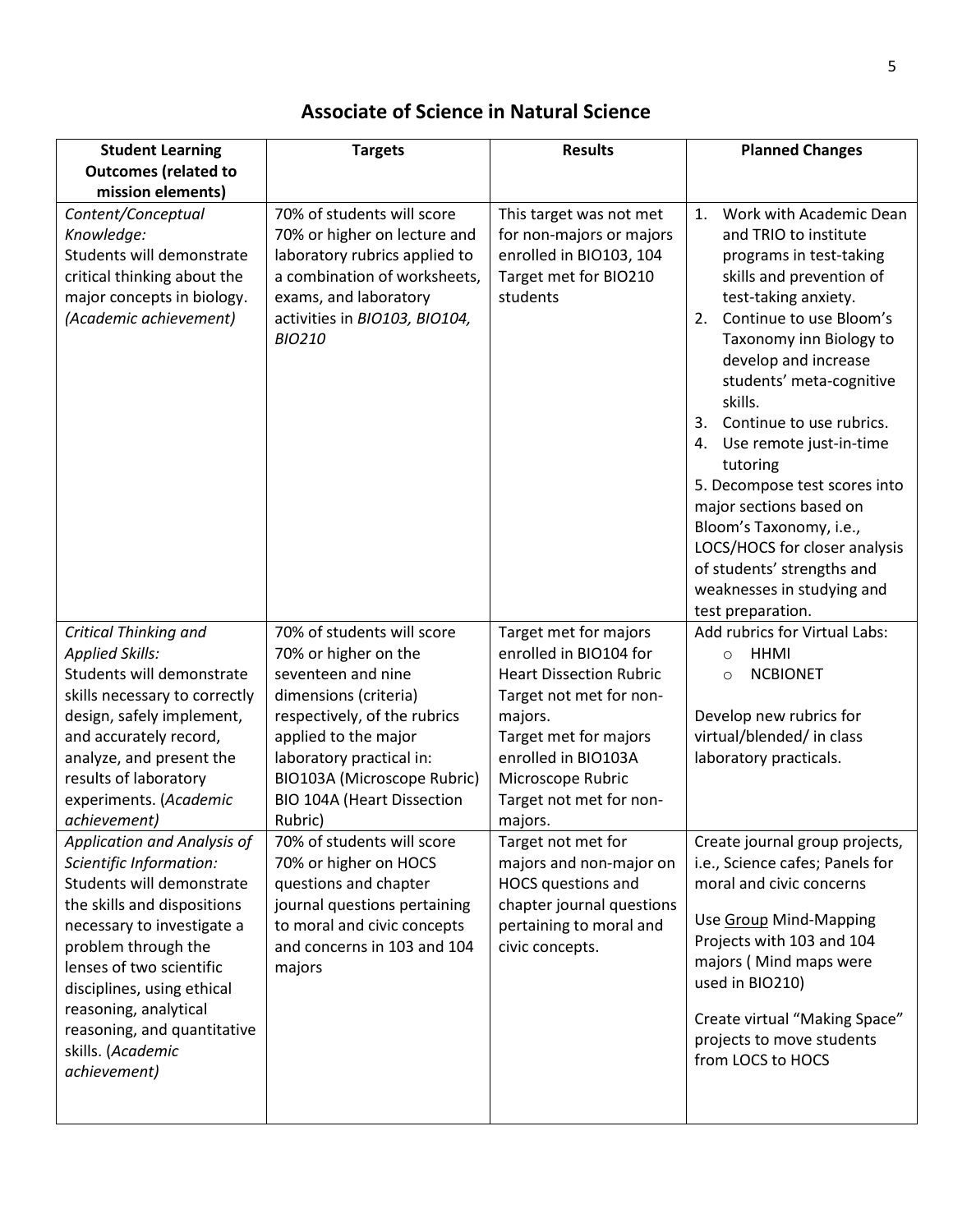## **Associate of Arts in Liberal Arts**

| <b>Student Learning</b>                                                                                                                                                                                                                                                  | <b>Targets</b>                                                                                                                                                                                                                                                                       | <b>Results</b>                                                                                                                                                                                                                                                         | <b>Planned Changes</b>                                                                                                                                                                                                                                                              |
|--------------------------------------------------------------------------------------------------------------------------------------------------------------------------------------------------------------------------------------------------------------------------|--------------------------------------------------------------------------------------------------------------------------------------------------------------------------------------------------------------------------------------------------------------------------------------|------------------------------------------------------------------------------------------------------------------------------------------------------------------------------------------------------------------------------------------------------------------------|-------------------------------------------------------------------------------------------------------------------------------------------------------------------------------------------------------------------------------------------------------------------------------------|
| <b>Outcomes (related to</b>                                                                                                                                                                                                                                              |                                                                                                                                                                                                                                                                                      |                                                                                                                                                                                                                                                                        |                                                                                                                                                                                                                                                                                     |
| mission elements)                                                                                                                                                                                                                                                        |                                                                                                                                                                                                                                                                                      |                                                                                                                                                                                                                                                                        |                                                                                                                                                                                                                                                                                     |
| At least 70% of the students<br>Students will demonstrate<br>intercultural knowledge.<br>will score at or above the<br>(Academic achievement,<br>satisfactory level on<br>identified elements of the<br>citizenship)<br>assessment measures<br>(paper, project, or exam) | Target met: In REL 219, 70%<br>of the students scored<br>satisfactory or above on the<br>Final Exam.                                                                                                                                                                                 | This was the 1 <sup>st</sup> semester<br>using the Brightspace<br>LMS and we all were<br>learning our way through<br>it. A better assessment of<br>improving results can be<br>given the next time the<br>course is taught after we<br>have better learned the<br>LMS. |                                                                                                                                                                                                                                                                                     |
|                                                                                                                                                                                                                                                                          |                                                                                                                                                                                                                                                                                      | Target partially met. I wanted<br>students to be able to apply<br>legal concepts. Students<br>demonstrated that they could<br>apply the legal<br>concepts. Students did not<br>appear to know how the<br>criminal justice system<br>functioned.                        | Adding court<br>observations may help if I<br>am able to find a way for<br>them to do it virtually<br>through videos clips of<br>live court sessions that<br>are allowable.                                                                                                         |
| Students will demonstrate                                                                                                                                                                                                                                                | At least 90% of the students                                                                                                                                                                                                                                                         | Target partially met. The                                                                                                                                                                                                                                              | Keep purpose and plan in                                                                                                                                                                                                                                                            |
| effective communication                                                                                                                                                                                                                                                  | will score at or above the                                                                                                                                                                                                                                                           | target was met for four out of                                                                                                                                                                                                                                         | the rubric. Focus more                                                                                                                                                                                                                                                              |
| skills (Academic                                                                                                                                                                                                                                                         | satisfactory level on all                                                                                                                                                                                                                                                            | the five dimensions of the                                                                                                                                                                                                                                             | instructional examples                                                                                                                                                                                                                                                              |
| achievement, leadership)                                                                                                                                                                                                                                                 | dimensions of the scoring                                                                                                                                                                                                                                                            | rubric in ENG 203; about 89%.                                                                                                                                                                                                                                          | and practice in creating                                                                                                                                                                                                                                                            |
|                                                                                                                                                                                                                                                                          | rubric, Communications and                                                                                                                                                                                                                                                           | The target was not met for the                                                                                                                                                                                                                                         | transitions. Provide                                                                                                                                                                                                                                                                |
|                                                                                                                                                                                                                                                                          | Literature essay rubric.                                                                                                                                                                                                                                                             | dimension of organization -                                                                                                                                                                                                                                            | more instructional                                                                                                                                                                                                                                                                  |
|                                                                                                                                                                                                                                                                          |                                                                                                                                                                                                                                                                                      | structure, coherence, which is                                                                                                                                                                                                                                         | examples and exercises                                                                                                                                                                                                                                                              |
|                                                                                                                                                                                                                                                                          |                                                                                                                                                                                                                                                                                      | unity, and transition,                                                                                                                                                                                                                                                 | for creating well-                                                                                                                                                                                                                                                                  |
|                                                                                                                                                                                                                                                                          |                                                                                                                                                                                                                                                                                      | especially transition.                                                                                                                                                                                                                                                 | developed and variety of<br>paragraphs.                                                                                                                                                                                                                                             |
|                                                                                                                                                                                                                                                                          | At least 70% of the students<br>will score at or above the<br>satisfactory level on<br>identified elements of the<br>assessment measures.<br>Students assessed by<br>scoring rubric. Paper,<br>project, or exam in at least<br>one other course (e.g., ENG<br>206, SPA 101, SPA 102) | Target partially met. In ENG<br>206, 60% of the students<br>demonstrated understanding<br>of the cultures explored in<br>using credible sources in the<br>final essay. Weaknesses<br>demonstrated in language<br>usage and clarity.                                    | Control of mechanics and<br>clarity in language usage<br>- vocabulary and<br>sentence variety and<br>structure to be<br>reinforced and practiced<br>in different types of<br>writing texts. Provide<br>more exercises and<br>practices of formal<br>academic essays and<br>research |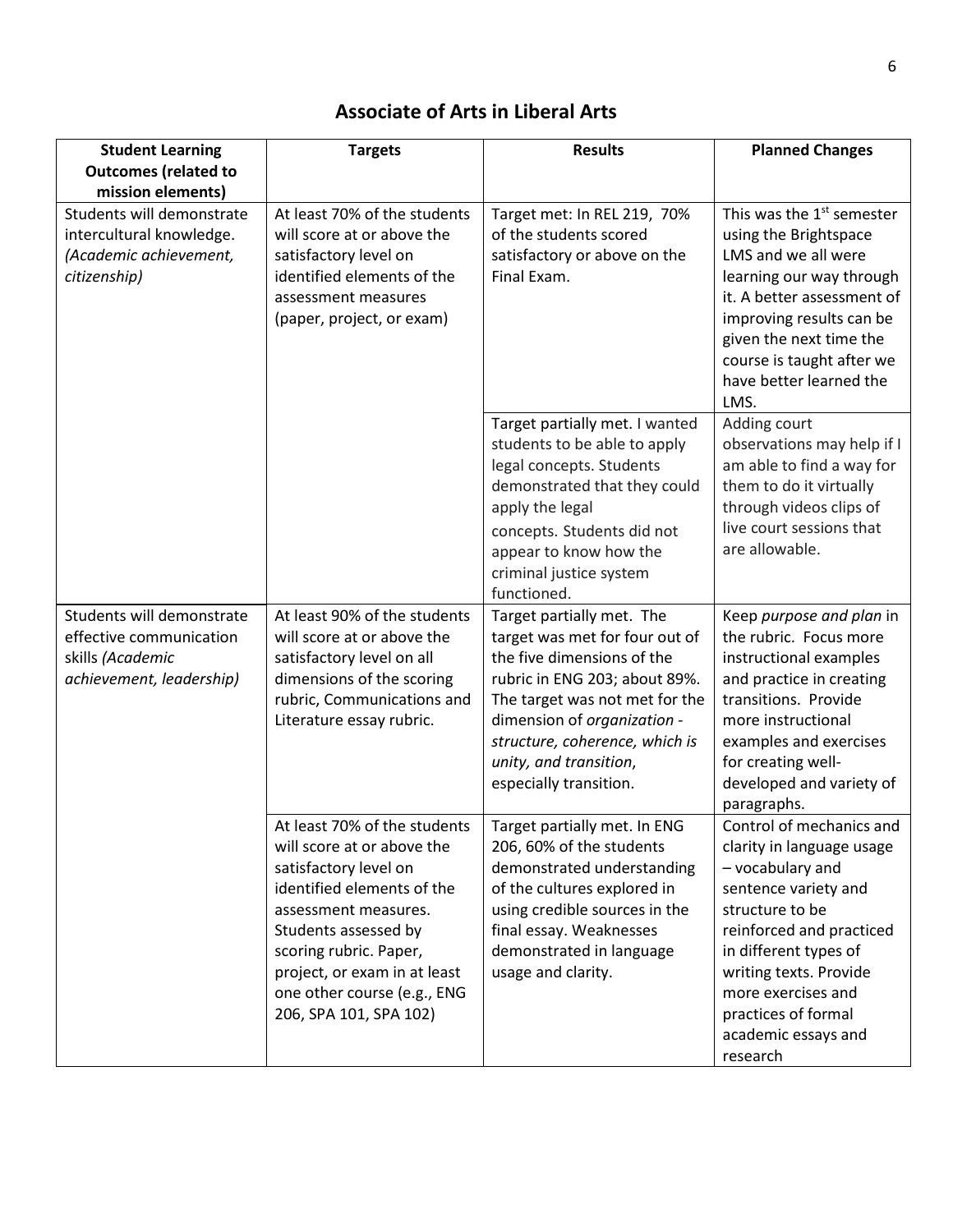#### **Liberal Arts Continued from previous page**

| <b>Student Learning</b>                                                                                                                                                                                              | <b>Targets</b>                                                                                                                                                                                                                                                                               | <b>Results</b>                                                                                                                                                                                                                                                                                | <b>Planned Changes</b>                                                                                                                                                                                                                                                                                                                                                 |
|----------------------------------------------------------------------------------------------------------------------------------------------------------------------------------------------------------------------|----------------------------------------------------------------------------------------------------------------------------------------------------------------------------------------------------------------------------------------------------------------------------------------------|-----------------------------------------------------------------------------------------------------------------------------------------------------------------------------------------------------------------------------------------------------------------------------------------------|------------------------------------------------------------------------------------------------------------------------------------------------------------------------------------------------------------------------------------------------------------------------------------------------------------------------------------------------------------------------|
| <b>Outcomes (related to</b>                                                                                                                                                                                          |                                                                                                                                                                                                                                                                                              |                                                                                                                                                                                                                                                                                               |                                                                                                                                                                                                                                                                                                                                                                        |
| mission elements)                                                                                                                                                                                                    |                                                                                                                                                                                                                                                                                              |                                                                                                                                                                                                                                                                                               |                                                                                                                                                                                                                                                                                                                                                                        |
| Students will demonstrate<br>the knowledge of task of<br>theology, and doctrines of<br>the Christian faith; as well<br>as the development of<br>moral reasoning (Academic<br>Achievement,<br>Moral/spiritual growth) | At least 70% of the students<br>will score at or above the<br>satisfactory level on<br>identified elements of the<br>assessment measures<br>(paper, project, or exam in<br>REL, 202).                                                                                                        | Target met: At least 70% of<br>the students scored<br>satisfactory or above on the<br>Final Exam.                                                                                                                                                                                             | This was the 1st semester<br>using the Brightspace<br>LMS and we all were<br>learning our way through<br>it. A better assessment of<br>improving results can be<br>given the next time the<br>course is taught after we<br>have better learned the<br>LMS.                                                                                                             |
| Students will demonstrate<br>engagement with the arts<br>through appreciation or<br>application.<br>(Academic Achievement,<br>Citizenship)                                                                           | At least 75% of the students<br>will score at or above the<br>satisfactory level on<br>identified elements of the<br>assessment measures<br>(Paper, project, exam,<br>performance,<br>demonstration, or other<br>presentation among choices<br>of ART 101, MUS 202 or REL<br>211: Hymnology) | In MUS 202, 90% of students<br>enrolled in ENSEMBLE across<br>all sections met or exceeded<br>the expectations for<br>assessment. Some students<br>required re-testing after their<br>initial attempt, but the<br>majority tested at the B+<br>grade level or higher on the<br>first meeting. | The instructor will allow<br>for more time to have a<br>"practice test" before the<br>actual exam to ease<br>anxiety. In addition,<br>students will be paired<br>together to review<br>course materials and test<br>each other on content.<br>The instructor will spend<br>additional time teaching<br>about the cultures of<br>Africa and how it relates<br>to music. |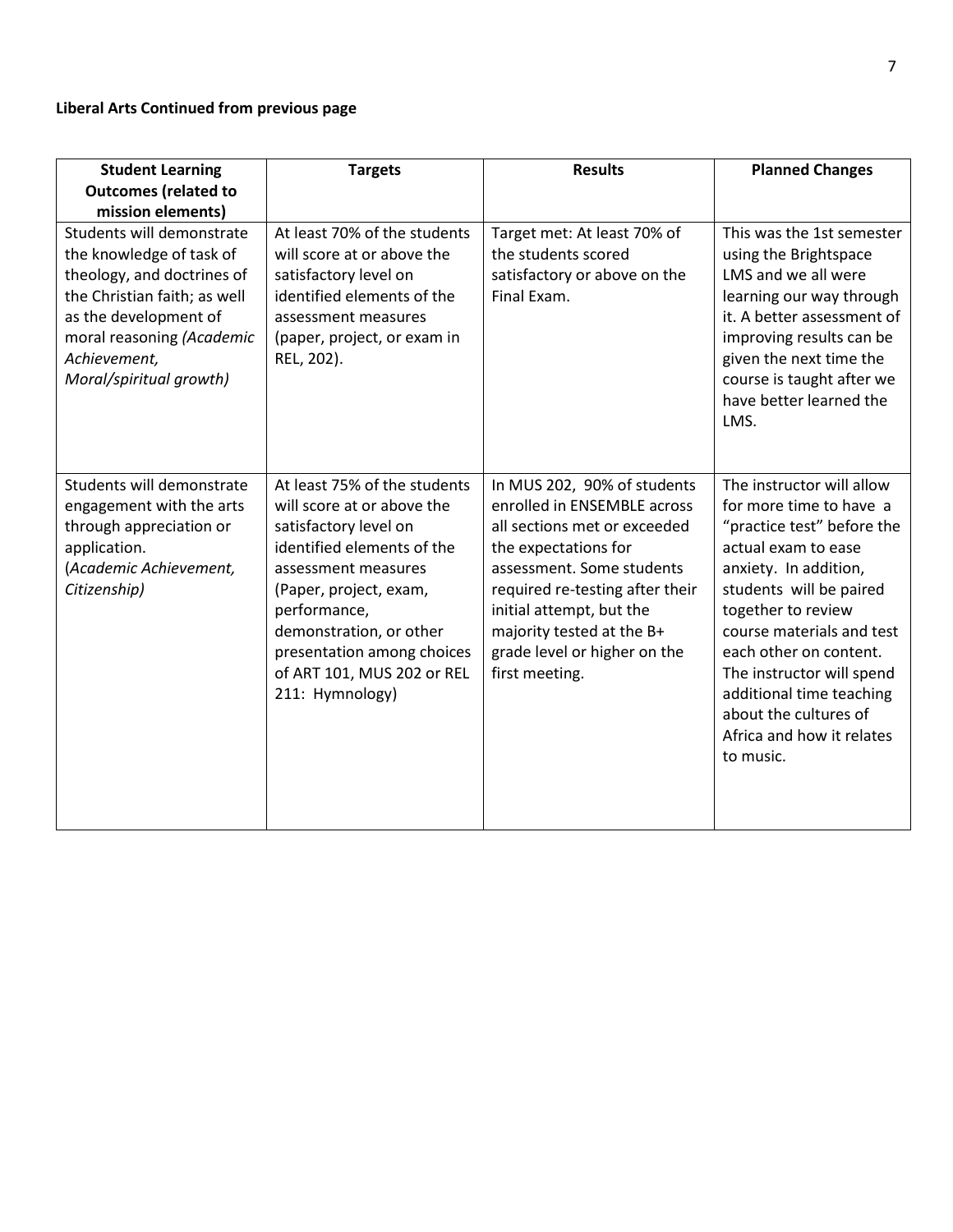# **Associate of Arts in Religious Studies**

| <b>Student Learning</b>       | <b>Targets</b>                  | <b>Results</b>           | <b>Planned Changes</b>        |
|-------------------------------|---------------------------------|--------------------------|-------------------------------|
| <b>Outcomes (related to</b>   |                                 |                          |                               |
| mission elements)             |                                 |                          |                               |
| Students will demonstrate     | At least 80% of students will   | Students performed       | Rearrange the modules in      |
| knowledge of Biblical         | score a "B" or higher for their | above 80% on both their  | Brightspace to better reflect |
| foundations in terms of       | Final Grade.                    | Midterm and Final        | Blooms taxonomy.              |
| literature and history, and   |                                 | exams.                   |                               |
| as a spiritual guide.         |                                 |                          |                               |
| (Academic Achievement,        |                                 |                          |                               |
| Moral/spiritual growth)       |                                 |                          |                               |
| Knowledge of Christian        | At least 80% of students will   | Eighty percent of the    | Rearrange the modules in      |
| History: Students will        | score a "B" or higher for their | students performed       | Brightspace to better reflect |
| demonstrate knowledge of      | Final Grade.                    | above 80% on both their  | Blooms taxonomy.              |
| critical historical events in |                                 | Midterm and Final        |                               |
| the development of            |                                 | exams.                   |                               |
| Christianity, and African     |                                 |                          |                               |
| American Religion.            |                                 |                          |                               |
| (Academic Achievement,        |                                 |                          |                               |
| Moral/spiritual growth)       |                                 |                          |                               |
| Students will demonstrate     | At least 80% of students will   | Students performed       | Rearrange the modules in      |
| the knowledge and task of     | score a "B" or higher for their | above 80% on both their  | Brightspace to better reflect |
| theology and doctrines of     | Final Grade.                    | <b>Midterm and Final</b> | Blooms taxonomy.              |
| the Christian faith, as well  |                                 | exams.                   |                               |
| as the development of         |                                 |                          |                               |
| moral reasoning.              |                                 |                          |                               |
| (Academic Achievement,        |                                 |                          |                               |
| Moral/spiritual growth)       |                                 |                          |                               |
| Students will apply           | At least 80% of students will   | Students performed       | Rearrange the modules in      |
| knowledge of principles       | score a "B" or higher for their | above 80% on both their  | Brightspace to better reflect |
| and practices in Christianity | Final Grade.                    | Midterm and Final        | Blooms taxonomy.              |
| to provide guidance and       |                                 | exams.                   |                               |
| support for themselves and    |                                 |                          |                               |
| others. (Academic             |                                 |                          |                               |
| Achievement,                  |                                 |                          |                               |
| Moral/spiritual growth        |                                 |                          |                               |
| Global Citizenship)           |                                 |                          |                               |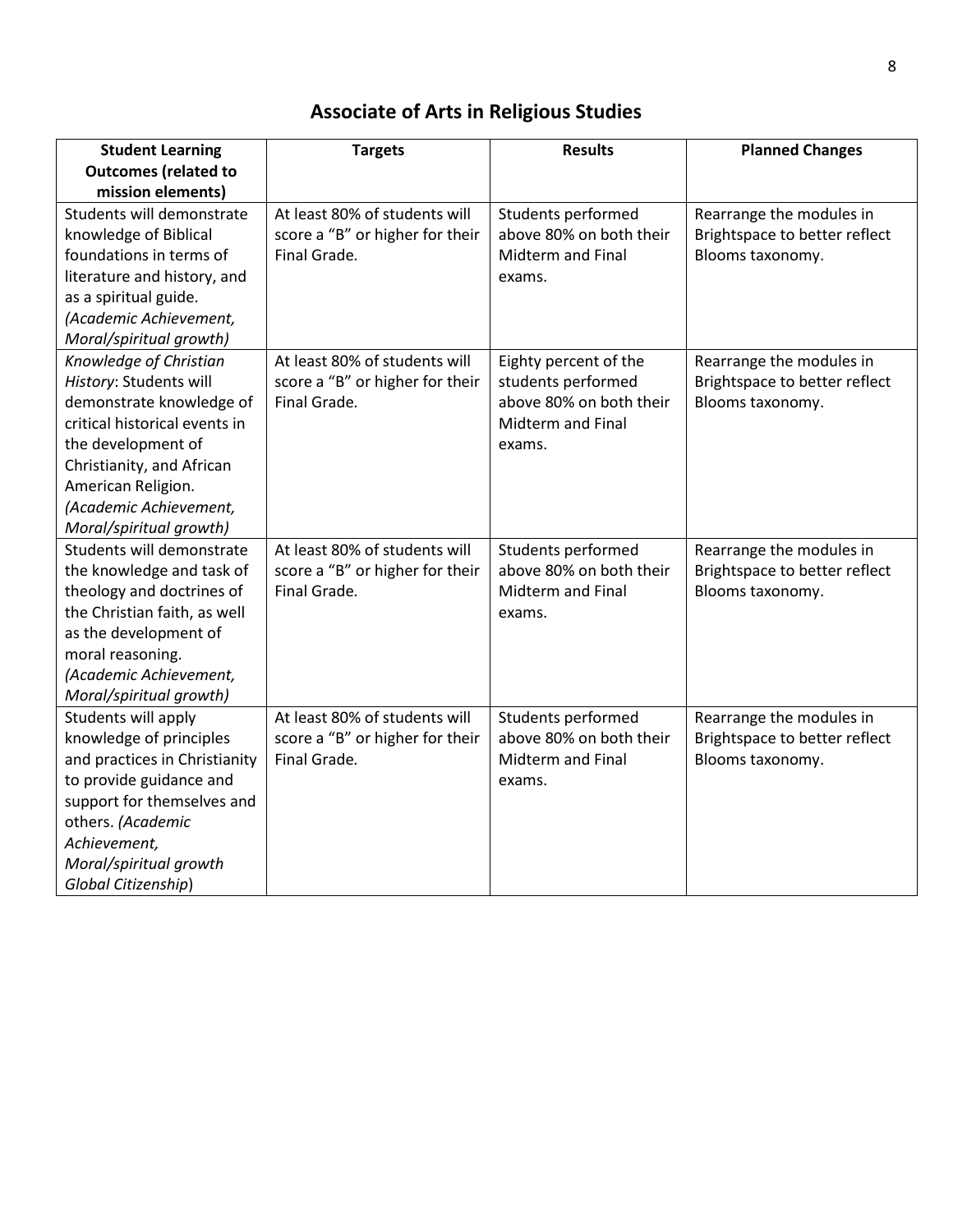# **Bachelor of Arts in Religious Studies**

| <b>Student Learning</b><br><b>Outcomes (related to</b>                                                                                                                                                                                                       | <b>Targets</b>                                                                   | <b>Results</b>                                                                      | <b>Planned Changes</b>                                                                                                 |
|--------------------------------------------------------------------------------------------------------------------------------------------------------------------------------------------------------------------------------------------------------------|----------------------------------------------------------------------------------|-------------------------------------------------------------------------------------|------------------------------------------------------------------------------------------------------------------------|
| mission elements)<br>Students will demonstrate<br>knowledge of philosophy -<br>what it is and what it does<br>- and be able to integrate<br>that knowledge with both<br>theology and ethics.<br>(Academic Achievement,<br>Moral/spiritual growth)            | At least 80% of students will<br>score a "B" or higher for their<br>Final Grade. | No assessment results<br>because this course not<br>taught during this year.        | No changes to report                                                                                                   |
| Students will demonstrate<br>knowledge of critical<br>historical events, changes<br>in philosophy, and seminal<br>writings in the<br>development of the<br>modern church as well as<br>other religions. (Academic<br>Achievement,<br>Moral/spiritual growth) | At least 80% of students will<br>score a "B" or higher for their<br>Final Grade. | Students performed<br>above 80% on both their<br><b>Midterm and Final</b><br>exams. | Rearrange the modules in<br>Brightspace to better reflect<br>Blooms taxonomy and review<br>and evaluate the textbooks. |
| Students will<br>demonstrate the ability<br>to integrate religious<br>knowledge across other<br>academic disciplines.                                                                                                                                        | At least 80% of students will<br>score a "B" or higher for their<br>Final Grade. | Students performed<br>above 80% on both their<br><b>Midterm and Final</b><br>exams. | Rearrange the modules in<br>Brightspace to better reflect<br>Blooms taxonomy.                                          |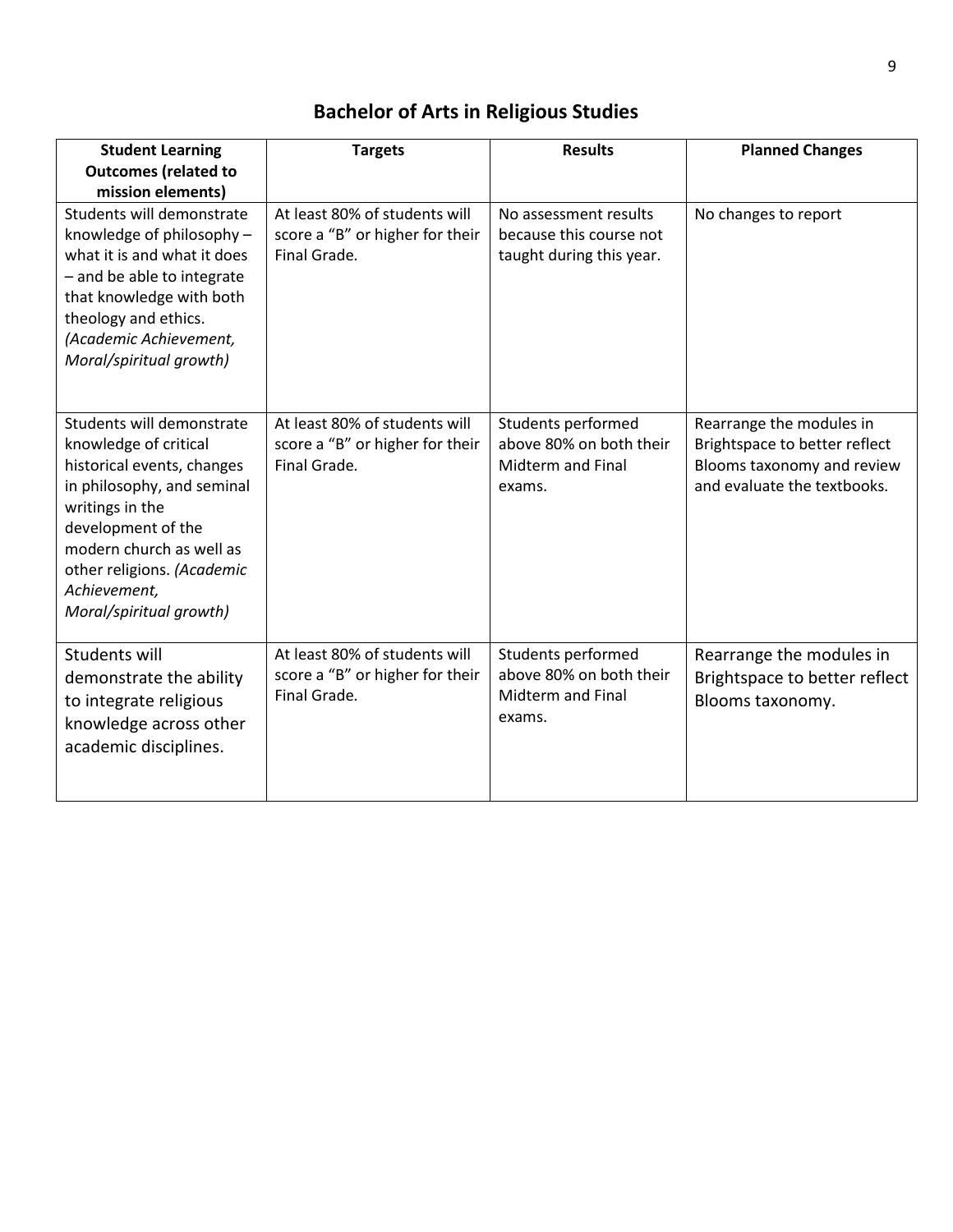### **Bachelor of Science in Business Administration**

| <b>Student Learning</b>                                                                                                                                      | <b>Targets</b>                                                                                                                                                                                                                    | <b>Results</b>                                                                                                                                                                                                                                                                                                                     | <b>Planned Changes</b>                                                                                                                                                       |
|--------------------------------------------------------------------------------------------------------------------------------------------------------------|-----------------------------------------------------------------------------------------------------------------------------------------------------------------------------------------------------------------------------------|------------------------------------------------------------------------------------------------------------------------------------------------------------------------------------------------------------------------------------------------------------------------------------------------------------------------------------|------------------------------------------------------------------------------------------------------------------------------------------------------------------------------|
| <b>Outcomes (related to</b>                                                                                                                                  |                                                                                                                                                                                                                                   |                                                                                                                                                                                                                                                                                                                                    |                                                                                                                                                                              |
| mission elements)                                                                                                                                            |                                                                                                                                                                                                                                   |                                                                                                                                                                                                                                                                                                                                    |                                                                                                                                                                              |
| Students will be able to<br>apply financial and<br>quantitative understanding<br>to effective business<br>planning and operations.<br>(Academic achievement) | In BUS 213: Principles of<br>Accounting II. At least 80% of<br>the students will score at<br>least 80/100 on the final<br>exam.                                                                                                   | Target not met. 60%<br>(6/10) of the students<br>scored 80/100 or higher<br>on the midterm. 60%<br>(6/10) scored 80/100 or<br>higher on the final exam.<br>The students' strongest<br>area of understanding<br>was how to do the<br>balance sheets. They had<br>weakness in<br>understanding how to do                             | Use more problems dealing<br>with financial ratio analyses.                                                                                                                  |
|                                                                                                                                                              | In BUS 306: Personal Finance<br>Planning. At least 80% of the<br>students will earn an overall<br>score of at least 80/100 on<br>the rubric for the oral<br>presentation about their own<br>personal finance planning<br>project. | financial ratios.<br>Target not met. 50%<br>(7/14) of the students<br>scored 80/100 or higher<br>on the midterm. 57%<br>(8/14) scored 80/100 or<br>higher on the final exam.<br>The students' strongest<br>area of understanding<br>was how to balance<br>budgets. They had<br>weakness in<br>understanding how to<br>manage debt. | Use more examples of debt<br>management and why the<br>importance of the rate given<br>affects what is paid out over<br>the years, according to the<br>number of years used. |
|                                                                                                                                                              | In BUS 309: Financial<br>Management. At least 80% of<br>the students will score at the<br>"competent" level or higher<br>on each rubric dimension of<br>the oral presentation about<br>financial management.                      | Target not met. 33.3%<br>(5/15) of the students<br>scored 80/100 or higher<br>on the midterm. 73.3%<br>(11/15) scored 80/100 or<br>higher on the final exam.<br>The students' strongest<br>area of understanding<br>was the use of cash and<br>credit. They had<br>weakness in<br>understanding<br>profitability and<br>expenses.  | Use more examples of<br>profitability ratios and profit<br>analyses, along with how<br>expenses are recorded.                                                                |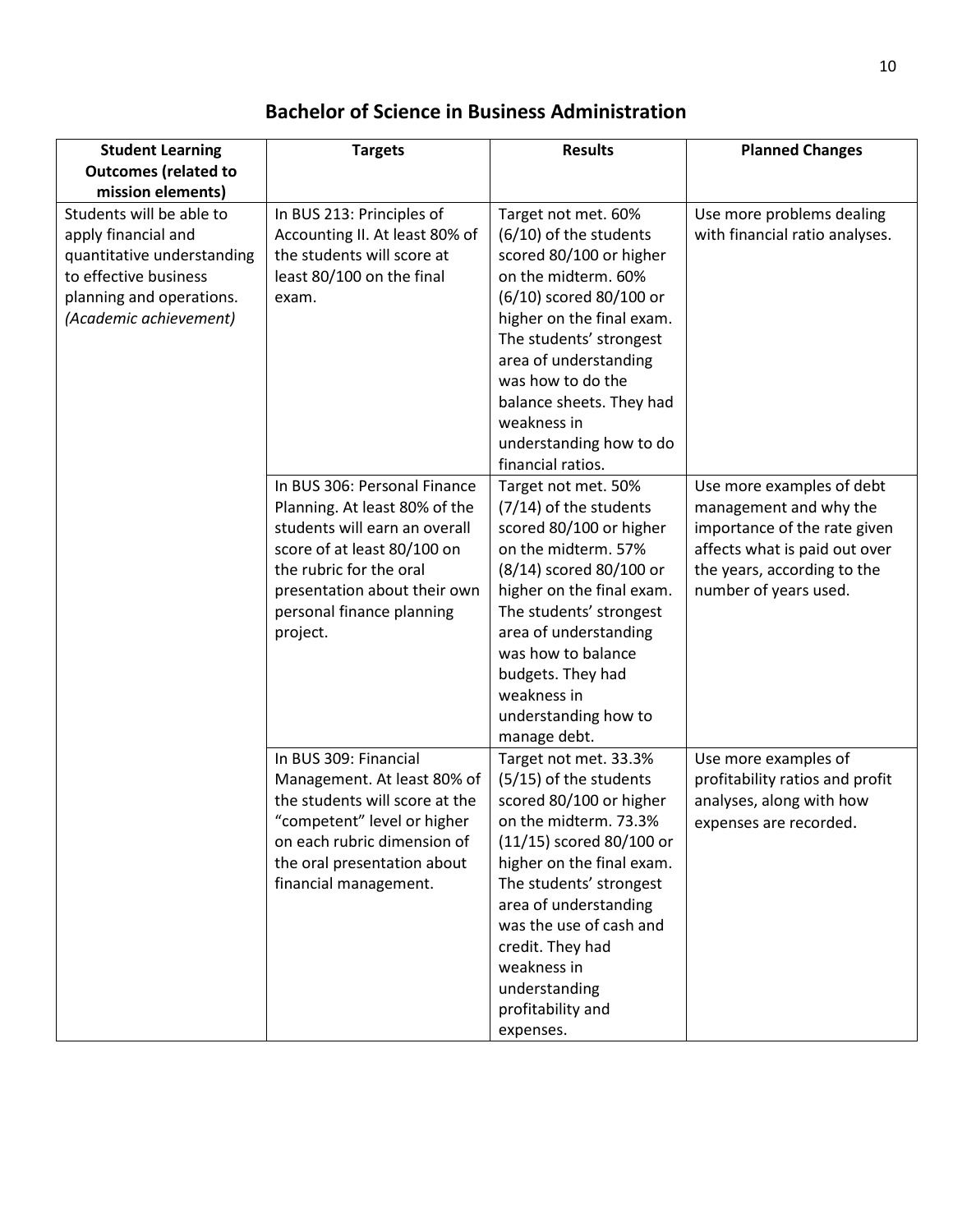#### **Business Administration Continued from previous page**

| <b>Student Learning</b>                                                                                                                                                                                                                                                               | <b>Targets</b>                                                                                                                                                                                                       | <b>Results</b>                                                                                                                                                                                                                                                                                                                                                                               | <b>Planned Changes</b>                                                                                                                               |
|---------------------------------------------------------------------------------------------------------------------------------------------------------------------------------------------------------------------------------------------------------------------------------------|----------------------------------------------------------------------------------------------------------------------------------------------------------------------------------------------------------------------|----------------------------------------------------------------------------------------------------------------------------------------------------------------------------------------------------------------------------------------------------------------------------------------------------------------------------------------------------------------------------------------------|------------------------------------------------------------------------------------------------------------------------------------------------------|
| <b>Outcomes (related to</b>                                                                                                                                                                                                                                                           |                                                                                                                                                                                                                      |                                                                                                                                                                                                                                                                                                                                                                                              |                                                                                                                                                      |
| mission elements)<br>Students will be able to<br>demonstrate knowledge,<br>behaviors, and skills,<br>including the use of<br>technology, necessary<br>for functioning<br>effectively in a variety of<br>business organizations.<br>(Academic achievement,<br>leadership, citizenship) | In BUS 212: Intro. to<br>Entrepreneurship, at least<br>70% of the students will<br>meet all expectations for a<br>business plan.                                                                                     | Target is met. 90%<br>(21/22) of the students<br>scored 80/100 or higher<br>on the midterm. 90%<br>(21/22) scored 80/100 or<br>higher on the final exam.<br>The students' strongest<br>area of understanding<br>was how to communicate<br>the strategies<br>implemented. They had<br>weakness in<br>understanding how to<br>adjust for unexpected<br>changes in the business<br>environment. | Use more projects with<br>changing business outcomes<br>to simulate changes that<br>occurs.                                                          |
|                                                                                                                                                                                                                                                                                       | In BUS 205: Principles of<br>Marketing. At least 70% of<br>the students will score<br>80/100 or higher on the<br>marketing analysis project.                                                                         | Target is met. 80% (8/10)<br>of the students scored<br>80/100 or higher on the<br>midterm. 80% (8/10)<br>scored 80/100 or higher<br>on the final exam. The<br>students' strongest area<br>of understanding was<br>how to promote and sell<br>business products. They<br>had weakness in<br>understanding how to do<br>market research.                                                       | Use more outcomes with<br>market research<br>demonstrations through<br>projects using the data given<br>and coming up with the<br>expected outcomes. |
|                                                                                                                                                                                                                                                                                       | In BUS 307: Information<br>Systems. At least 80% of the<br>students will score at the<br>"competent" level or higher<br>on the rubric used for the<br>oral presentation about<br>information systems in<br>business. | Target not met. 63%<br>(5/8) of the students<br>scored 80/100 or higher<br>on the midterm. 88%<br>(7/8) scored 80/100 or<br>higher on the final exam.<br>The students' strongest<br>area of understanding<br>was the collection of<br>data. They had weakness<br>in understanding how<br>that data is to be used.                                                                            | Use more examples of how<br>managers and leaders of<br>organization use the data<br>given to make better<br>decisions.                               |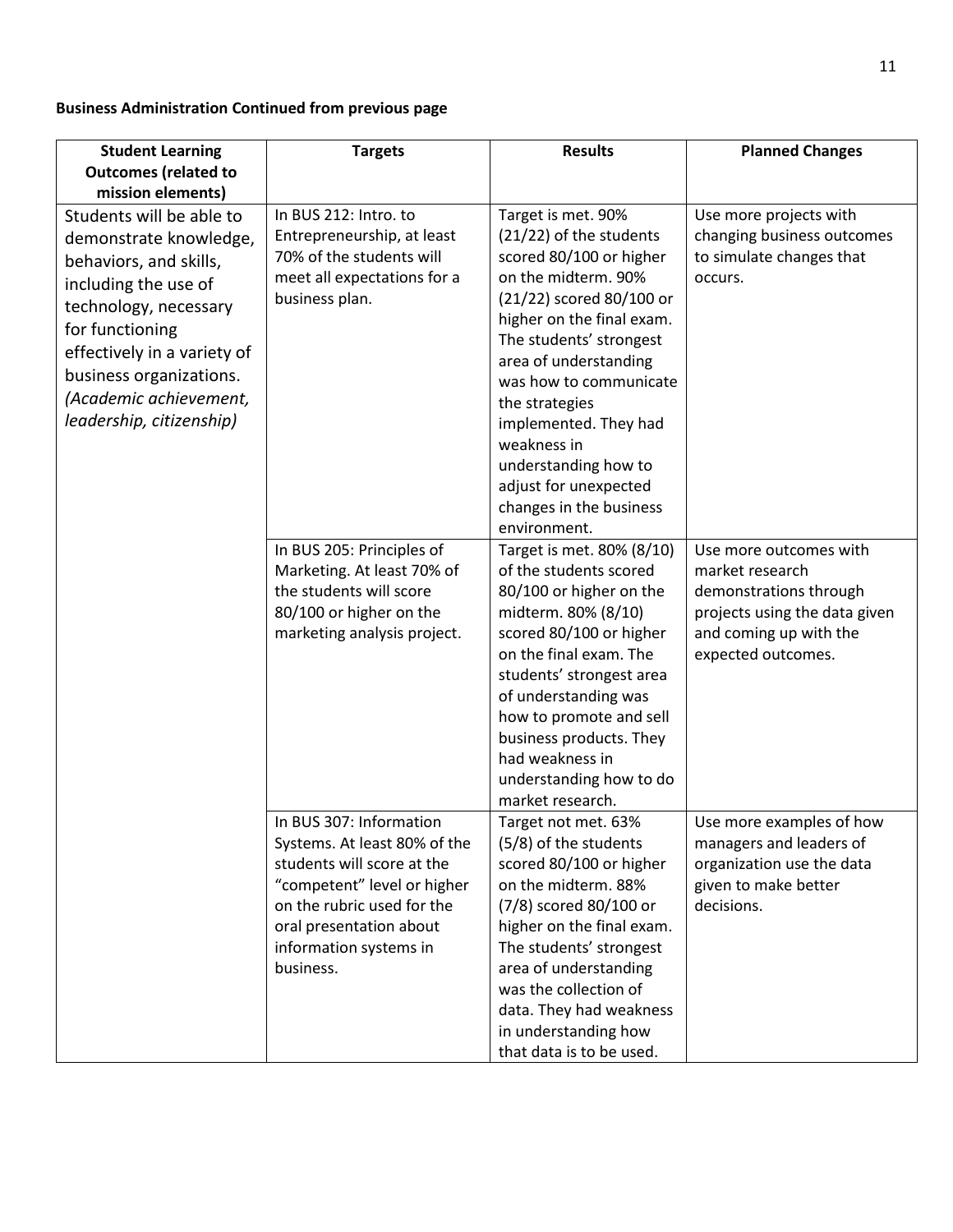#### **Business Administration Continued from previous page**

| <b>Student Learning Outcomes</b>                                                                                                                                                                                                                            | <b>Targets</b>                                                                                                                                                                                                                                                                                                                                                                                                                                                       | <b>Results</b>                                                                                                                                                                                                                                                                                                                                                                                                              | <b>Planned Changes</b>                                                                         |
|-------------------------------------------------------------------------------------------------------------------------------------------------------------------------------------------------------------------------------------------------------------|----------------------------------------------------------------------------------------------------------------------------------------------------------------------------------------------------------------------------------------------------------------------------------------------------------------------------------------------------------------------------------------------------------------------------------------------------------------------|-----------------------------------------------------------------------------------------------------------------------------------------------------------------------------------------------------------------------------------------------------------------------------------------------------------------------------------------------------------------------------------------------------------------------------|------------------------------------------------------------------------------------------------|
| (related to mission                                                                                                                                                                                                                                         |                                                                                                                                                                                                                                                                                                                                                                                                                                                                      |                                                                                                                                                                                                                                                                                                                                                                                                                             |                                                                                                |
| elements)<br>Students will apply legal and<br>ethical principles in business.<br>(Academic achievement,<br>moral/ spiritual development,<br>leadership, citizenship)                                                                                        | In BUS 401: Business Policy.<br>At least 70% of the students<br>will earn the equivalent of<br>80/100 points on the project<br>to write a business policy for<br>a business they would like to<br>create.                                                                                                                                                                                                                                                            | Target is met. 90% (5/6) of the<br>students scored 80/100 or<br>higher on the midterm. 90%<br>$(5/6)$ scored 80/100 or higher<br>on the final exam. The<br>students' strongest area of<br>understanding was how the<br>policies of organizations<br>dictates its actions. They had<br>weakness in understanding<br>how the acquisitions of<br>resources play a role in how<br>the company goals are met.                    | Use more examples of<br>acquisitions/mergers and<br>case analyses.                             |
|                                                                                                                                                                                                                                                             | In BUS 405: Ethical and Legal<br>Issues in Business. At least<br>70% of the students will<br>score 80/100 or higher on<br>the final exam.                                                                                                                                                                                                                                                                                                                            | Target is met. 100% (7/7) of<br>the students scored 80/100 or<br>higher on the midterm. 100%<br>(7/7) scored 80/100 or higher<br>on the final exam. The<br>students' strongest area of<br>understanding was how the<br>actions of organizational<br>leaders could make a bad<br>image for the company and its<br>future dealings. They had<br>weakness in understanding<br>how unethical actions is not<br>always criminal. | Use more examples of<br>case analysis from<br>companies that had to<br>deal with these issues. |
| Students will be able to<br>demonstrate the ability to<br>integrate and synthesize<br>knowledge, skills, and<br>practices in order to benefit<br>oneself and others.<br>(Academic achievement,<br>moral/ spiritual development,<br>leadership, citizenship) | In BUS 407: Internship in<br>Business, 100% of the<br>students will demonstrate<br>understanding of<br>competencies Knowledge,<br>Skills Adaptability, and Other<br>Characteristics (KSAO's) that<br>promote professional skills<br>and qualifications within<br>their individual fields of<br>interest. 100% of the<br>students will complete three<br>assessments to evaluate<br>their: Job Knowledge,<br>Personality, Emotional<br>Intelligence, and Soft Skills. | Target met. 89% (8/9) of the<br>students scored 80/100 or<br>higher on the midterm. 89%<br>$(8/9)$ scored 80/100 or higher<br>on the final exam. The<br>students' strongest area of<br>understanding was how the<br>business plan is constructed<br>and used. They had weakness<br>in understanding how to<br>calculate the financial analyses.                                                                             | Use more demonstrations<br>with financial data and<br>uses.                                    |